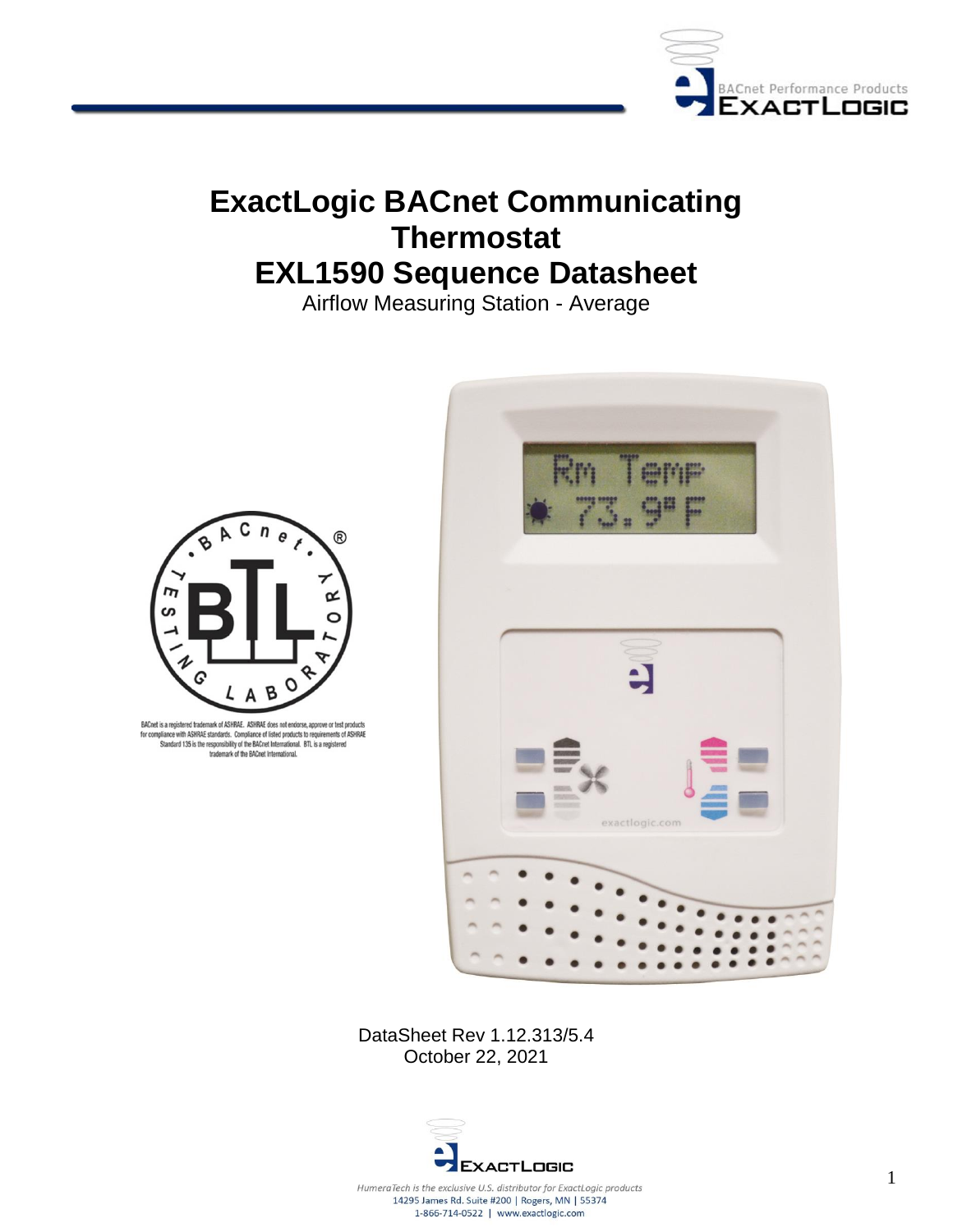

## *Operating Sequence*

This sensor reads 1-4 velocity sensors and calculates The total CFM.

## *Internal Thermistor Control*

The current controlling temperature is located at AV-20. This value will be displayed on the LCD of the thermostat and should be used on any workstation displays.

### *Motion/Humidity Option Card*

The Motion/Humidity Option Card can be used for Motion Only, Humidity Only, or Motion/Humidity together. In order to use the Motion Sensor (either stand alone or with Humidity), BV-64 must be set to ACTIVE. The Humidity Sensor can be enabled by setting AV-31 to 4. These settings will automatically provide the required voltage to power the sensors. The motion sensor status will show on BI-1.

When the motion sensor, senses motion, it puts the unit in occupied "Active" Mode by writing to the Scheduled Occupied Command BO-5 at priority array entry 11, this will remain active until it does not see any motion for the entire duration of the time delay (AV-81 Units=seconds), it will then return to an inactive state.

When the internal occupancy sensor is enabled by setting BV-64 to ACTIVE, the occupied mode is controlled only by the occupancy sensor. The optimum start warmup point, BV-41, and optimum start cooldown point, BV-42, will set the unit to the occupied mode and then return to the unoccupied mode until motion is sensed.

The Humidity value is shown on AI-1. The Humidity Sensor will automatically be scaled by setting AV-31 to 4.

### *Disabling of the Splash, Setup Menu, or Field Service Mode*

When the thermostat is installed in a public location there may be times when the setup of the thermostat will need to be disabled to prevent tenants from changing the configuration while still giving them access to change the setpoints and control after hours modes. The following points have been added to allow this:

BV-57 = Setting ACTIVE will disable the "EXACTLOGIC" splash display after key presses

BV-58 = Setting ACTIVE will disable access to the Setup Menu where the Network/MAC/Baud Rate/etc are set BV-59 = Setting ACTIVE will disable access to the Field Service Mode where Time/Schedule/Setpoints/etc are set

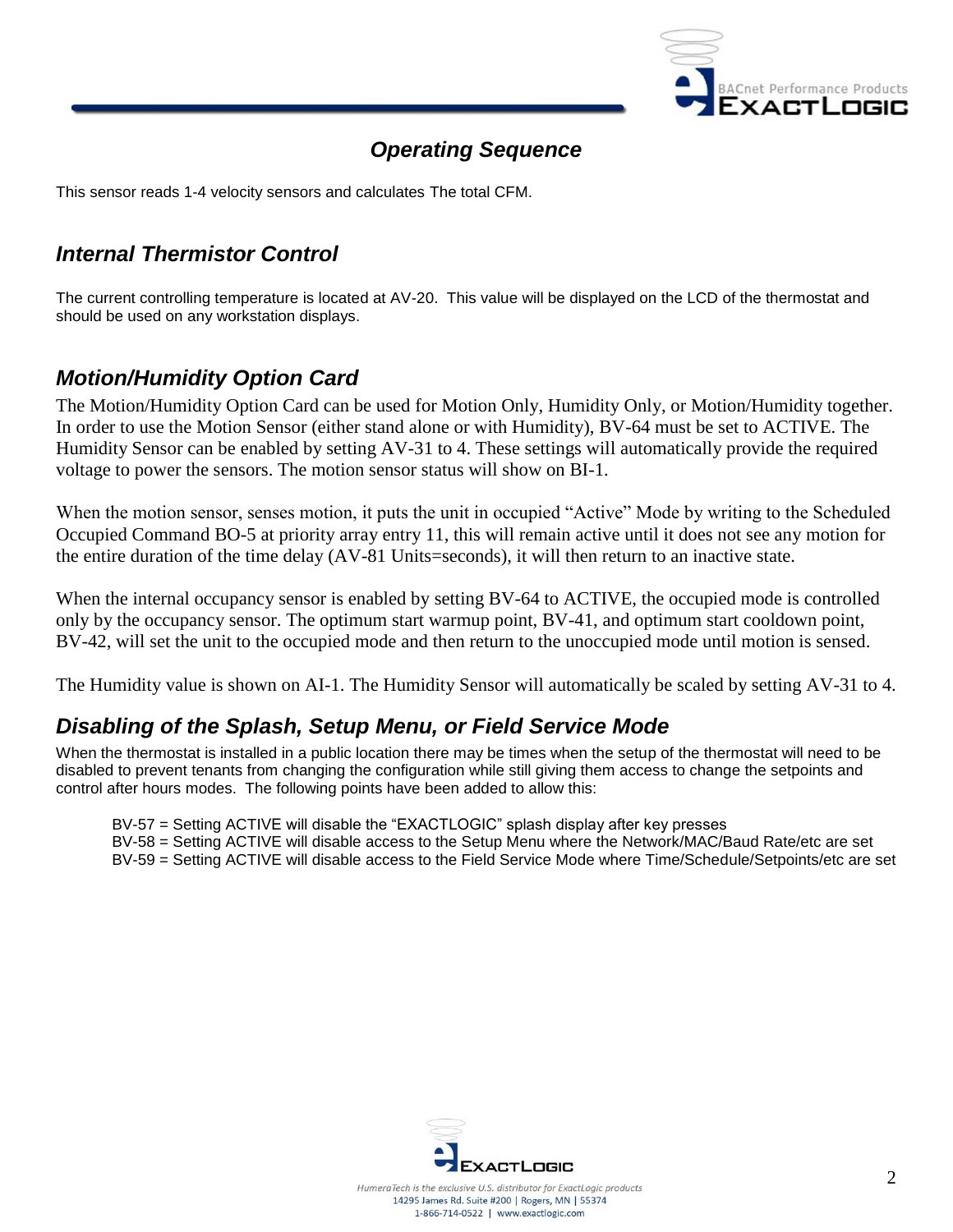

 $13/4$ 

 $[19.0]$ 

**Duct Sensors – 4 included:**

**SPECIFICATIONS Service: Clean air and compatible, non-combustible gases. Accuracy: ±5% of full scale. Response Time (90%): 5 sec (typical). Humidity Limit: 0-90% RH, non-condensing. Power Requirements: 24 VDC or 24 VAC +10% - 15%. Output Signal: 0-10 VDC. Current Consumption: 60 mA each. Electrical Connections: Screw terminal. Cable gland for 4-8 mm wire (16 gauge wire). Enclosure Rating: NEMA 6 (IP67) except sensing point. Probe Dimensions: 9.45 x .75˝ (240 x 19 mm). Mounting Orientation: Unit not position sensitive. Probe must be aligned with airflow.**  9-29/64 **Weight: 8.8 oz (250 g) each.**  $2 - 1/4$  $[240.0]$  $[57.0]$ **Agency Approvals: CE.** 8-55/64 51/64  $[225.0]$  $-[2.0]$ 

**The four transmitters operate by measuring the heat loss from one of two sensing elements per transmitter in the airstream and hence calculating the air velocity. These elements make the transmitter accurate over the whole air velocity range and provides excellent immunity to drift. The sensing elements are clad in metal ensuring a long service life and enabling the sensors to be cleaned easily.** 

#### **Sensor Wiring Diagram:**



 $3 - 11/32$ 

 $[85.0]$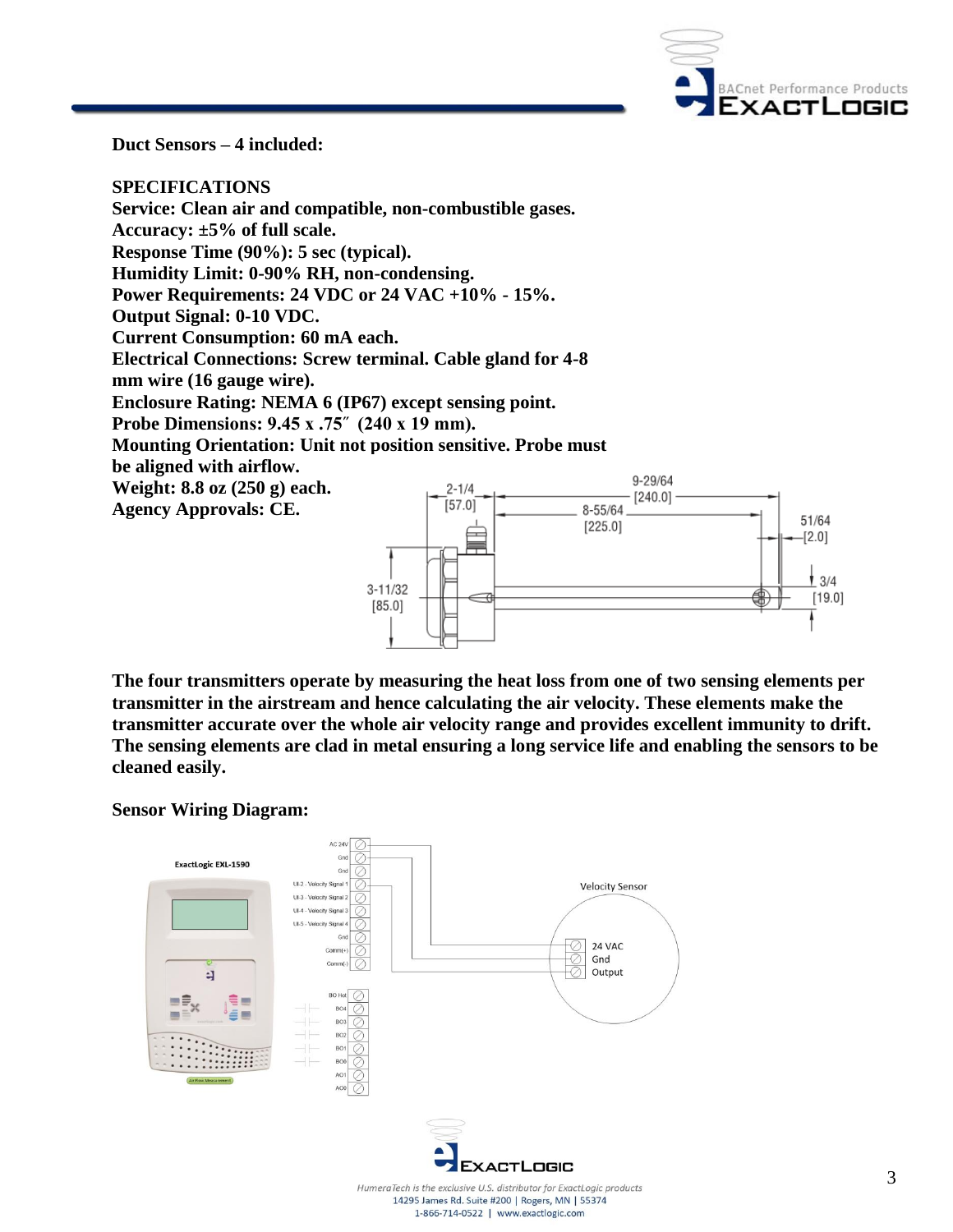

#### Installation



|   | Comm (+)Network Positive Line     |
|---|-----------------------------------|
|   | Comm (-) Network Negative Line    |
|   | BO Hot Com, 24VAC Hot for relays* |
|   | BO4Relay 5 Output, 24VAC/DC       |
|   | BO3Relay 4 Output, 24VAC/DC       |
|   | BO2Relay 3 Output, 24VAC/DC       |
|   | BO1Relay 2 Output, 24VAC/DC       |
|   | BO0Relay 1 Output, 24VAC/DC       |
|   |                                   |
|   |                                   |
|   |                                   |
| 1 | Nautral/Ground                    |

Fig. 4 \*Note: Thermostat Common Relay point (BO Hot) usually 24VAC/DC or R

## *Output Wiring*

|                 | Output/Label              |
|-----------------|---------------------------|
| BO <sub>0</sub> |                           |
| BO <sub>1</sub> | Damper Open               |
| BO <sub>2</sub> | Damper Close              |
| BO <sub>3</sub> | Damper 2 Open             |
| BO <sub>4</sub> | Damper 2 Close            |
| AO <sub>0</sub> | Damper Modulation 0-10Vdc |
| AO1             | Damper Modulation 0-10Vdc |

## **Reserved BACnet Points**

The following are points reserved by the thermostat for operation.

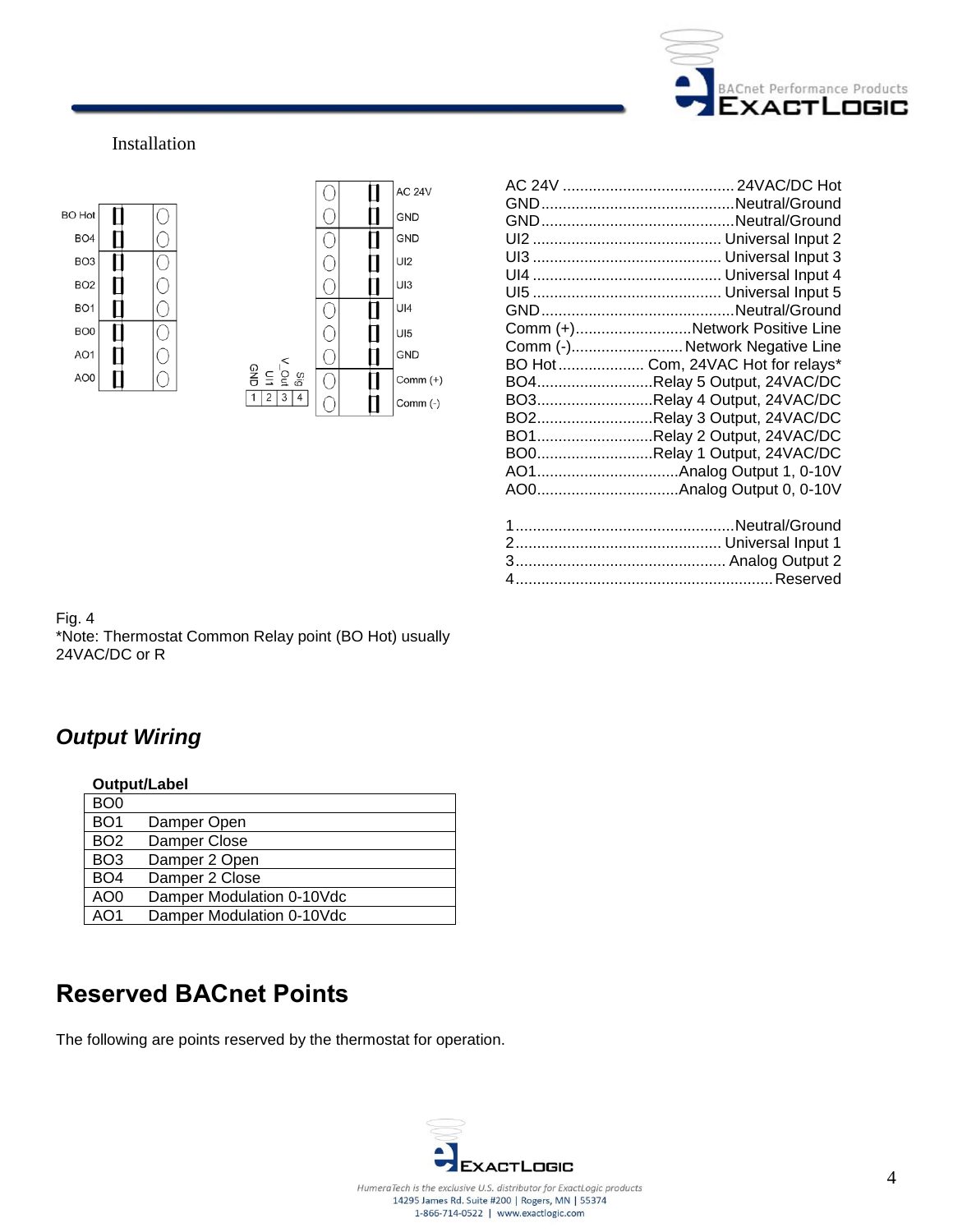

## **Analog Inputs**

| <b>Instance</b> | <b>Object Name</b>     | <b>Description</b>                                    | <b>Read/Write</b> | <b>Default</b> |
|-----------------|------------------------|-------------------------------------------------------|-------------------|----------------|
| $AI-0$          | Room Temp              | Reading of the internal thermistor in counts. 0-1024  |                   | variable       |
| $AI-1$          | Humidity               | Reading from the Humidity sensor add-on card          |                   | variable       |
| $AI-2$          | <b>Velocity Sensor</b> | Input for velocity sensor used in airflow calculation |                   | variable       |
| $AI-3$          | <b>Velocity Sensor</b> | Input for velocity sensor used in airflow calculation |                   | variable       |
| $AI-4$          | <b>Velocity Sensor</b> | Input for velocity sensor used in airflow calculation |                   | variable       |
| Al-5            | <b>Velocity Sensor</b> | Input for velocity sensor used in airflow calculation |                   | variable       |

### **Analog Outputs**

| <b>Instance</b> | <b>Object Name</b> | <b>Description</b>             | <b>Read/Write</b> | <b>Default</b> |
|-----------------|--------------------|--------------------------------|-------------------|----------------|
| AO-0            | Analog Output 00   | $0-10V$ output = 0-100% Damper | R/W               | 0.0            |
| AO-1            | Analog Output 01   | $0-10V$ output = 0-100% Damper | R/W               | 0.0            |
| AO-2            | Analog Output 02   | Variable 0-14VDC, 150mA output | R/W               | 0.0            |

### **Analog Values**

| <b>Instance</b> | <b>Object Name</b>      | <b>Description</b>                                                                                                                                                                                          | <b>Read/Write</b> | <b>Default</b> |
|-----------------|-------------------------|-------------------------------------------------------------------------------------------------------------------------------------------------------------------------------------------------------------|-------------------|----------------|
| $AV-0$          | Reserved                | This point is reserved for internal thermostat use and<br>its value cannot be changed                                                                                                                       | R.                | 0              |
| $AV-1$          |                         |                                                                                                                                                                                                             |                   |                |
| $AV-2$          |                         |                                                                                                                                                                                                             |                   |                |
| $AV-3$          |                         |                                                                                                                                                                                                             |                   |                |
| $AV-4$          |                         |                                                                                                                                                                                                             |                   |                |
| $AV-5$          |                         |                                                                                                                                                                                                             |                   |                |
| $AV-6$          |                         |                                                                                                                                                                                                             |                   |                |
| $AV-7$          |                         |                                                                                                                                                                                                             |                   |                |
| $AV-8$          |                         |                                                                                                                                                                                                             |                   |                |
| $AV-9$          |                         |                                                                                                                                                                                                             |                   |                |
| $AV-10$         |                         |                                                                                                                                                                                                             |                   |                |
| $AV-11$         | <b>Total Sensor FPM</b> | The total of the sensors FPM readings - for<br>calculating the average                                                                                                                                      | R.                |                |
| $AV-12$         | Uncalibrated<br>Airflow | Airflow Value before Calibration Factor                                                                                                                                                                     | R.                |                |
| $AV-13$         | Duct Size               | Duct Size Created from AV-37, Duct Height and AV-<br>38, Duct Width                                                                                                                                         | $\mathsf{R}$      |                |
| $AV-14$         |                         |                                                                                                                                                                                                             |                   |                |
| $AV-15$         |                         |                                                                                                                                                                                                             |                   |                |
| $AV-16$         | <b>FPM</b>              | Feet per Minute                                                                                                                                                                                             | $\mathsf{R}$      |                |
| $AV-17$         | <b>CFM</b>              | Cubic Feet per Minute                                                                                                                                                                                       | R                 | 0              |
| $AV-18$         | Damper 1 %              | The Control Signal for Damper 1                                                                                                                                                                             |                   |                |
| AV-19           | Damper 2 %              | The Control Signal for Damper 2                                                                                                                                                                             |                   |                |
| $AV-20$         | Room Temp               | Selected from either AI-0 or AI-2. BV-67 is used for<br>selection. This is the value displayed on the LCD of<br>the thermostat and should be used to display the<br>temperature on any workstation display. | R                 | Variable       |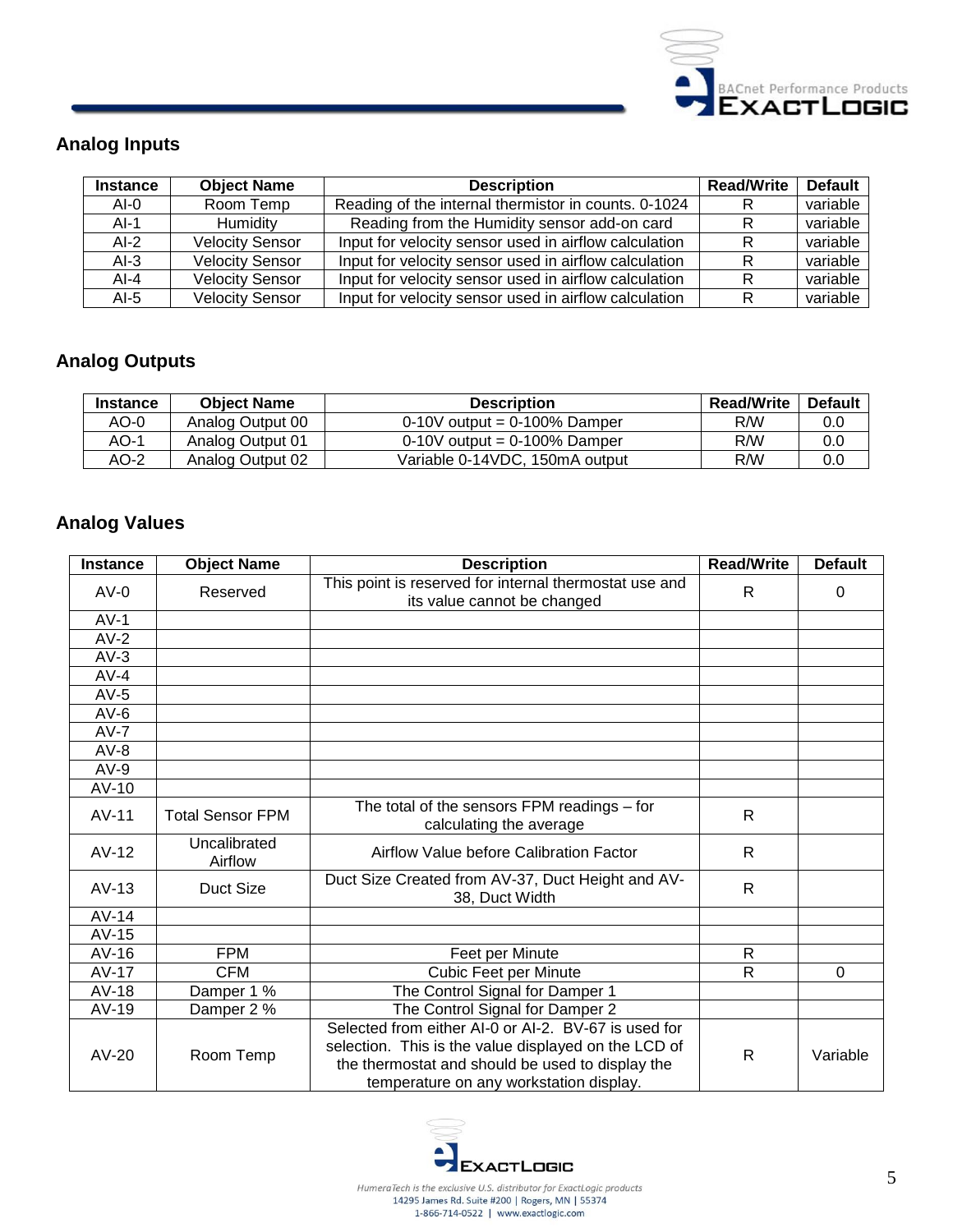

| $AV-21$      | Damper 1 Position         | The Damper Position Command BO-1 & BO-2                                                                                                           | R              |          |
|--------------|---------------------------|---------------------------------------------------------------------------------------------------------------------------------------------------|----------------|----------|
| AV-22        | Damper 2 Position         | Damper 2 Position Command BO-3 & BO-4                                                                                                             | R              |          |
| $AV-23$      |                           |                                                                                                                                                   |                |          |
| AV-24        |                           |                                                                                                                                                   |                |          |
| AV-25        |                           |                                                                                                                                                   |                |          |
| AV-26        |                           |                                                                                                                                                   |                |          |
| <b>AV-27</b> |                           |                                                                                                                                                   |                |          |
| AV-28        |                           |                                                                                                                                                   |                |          |
| AV-29        |                           |                                                                                                                                                   |                |          |
| AV-30        | Al-0 Setup                | Parameter used to set the input type.<br>$0 = \text{counts}$<br>$1 = temperature$<br>$2 = 4 - 20mA$<br>$3 = 0.5V$<br>$4 = 0 - 10V$<br>$5 = pulse$ | R              | 1        |
| AV-31        | Al-1 Setup                | See AV-30                                                                                                                                         | R              | 0        |
| AV-32        | Al-2 Setup                | See AV-30                                                                                                                                         | R              | 4        |
| AV-33        | Al-3 Setup                | See AV-30                                                                                                                                         | $\overline{R}$ | 4        |
| AV-34        | Al-4 Setup                | See AV-30                                                                                                                                         | $\mathsf{R}$   | 4        |
| AV-35        | Al-5 Setup                | See AV-30                                                                                                                                         | $\mathsf{R}$   | 4        |
| $AV-36$      | <b>Number of Sensors</b>  | <b>Number of Velocity Sensors</b>                                                                                                                 | $\mathsf{R}$   | 4        |
| AV-37        | Duct Height               | Value Used for Duct Height                                                                                                                        |                |          |
| AV-38        | Duct Width                | Value Used for Duct Width                                                                                                                         |                |          |
| AV-39        | <b>Calibration Factor</b> | Calibration Factor Used to Adjust the Airflow Value                                                                                               |                |          |
| AV-40        | Kp                        |                                                                                                                                                   | R/W            | .01      |
| $AV-41$      | Ki                        |                                                                                                                                                   | R/W            | .005     |
| AV-42        | max                       |                                                                                                                                                   | R/W            | 50       |
| $AV-43$      | I Lim                     |                                                                                                                                                   | R/W            | 100      |
| $AV-44$      | StUp                      |                                                                                                                                                   | R/W            | $-50$    |
| $AV-45$      |                           |                                                                                                                                                   |                |          |
| $AV-46$      | <b>CFM Setpoint</b>       | <b>CFM Setpoint for Controlling Damper Outputs</b>                                                                                                | R/W            | 1000     |
| AV-47        | D1 Scaler In 1            | Floating Point two Input Scalar Input One                                                                                                         | R/W            | 0        |
| $AV-48$      | D1 Scaler In 2            | Floating Point two Input Scalar Input Two                                                                                                         | R/W            | 100      |
| AV-49        | D1 Scaler Out 1           | Floating Point two Input Scalar Output One                                                                                                        | R/W            | 0        |
| AV-50        | D1 Scaler Out 2           | Floating Point two Input Scalar Output Two                                                                                                        | R/W            | 100      |
| AV-51        | D2 Scaler In 1            | Analog two Input Scalar Input One                                                                                                                 | R/W            | $\Omega$ |
| AV-52        | D2 Scaler In 2            | Analog two Input Scalar Input Two                                                                                                                 | R/W            | 100      |
| $AV-53$      | D2 Scaler Out 1           | Analog two Input Scalar Output One                                                                                                                | R/W            | 100      |
| AV-54        | D2 Scaler Out 2           | Analog two Input Scalar Output Two                                                                                                                | R/W            | 0        |
| AV-55        | Damper 1 DB               |                                                                                                                                                   | R/W            | 5        |
| AV-56        | Damper 1 Motor<br>Time    | PO/PC motor full travel time                                                                                                                      | R/W            | 90       |
| AV -57       | Damper 2 DB               |                                                                                                                                                   | R/W            | 5        |
| AV-58        | <b>Correction Factor</b>  |                                                                                                                                                   | $\mathsf{R}$   | 1.6      |
| AV-59        | Damper 2 Motor<br>Time    | PO/PC motor full travel time                                                                                                                      | R/W            | 90       |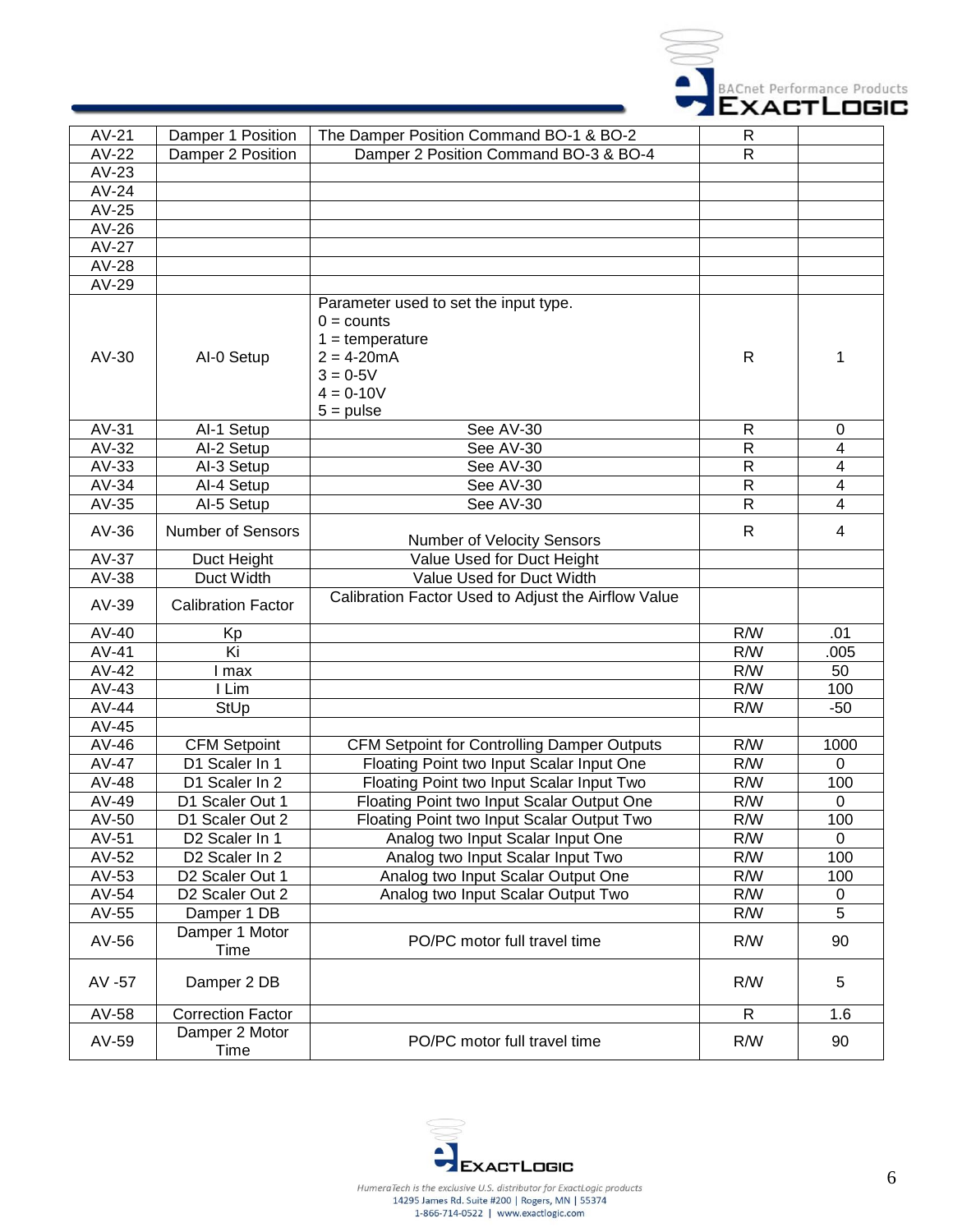

| AV-60        | Reserved                       | This point is reserved for internal thermostat use and<br>its value cannot be changed                                      | $\mathsf{R}$   | $\Omega$         |
|--------------|--------------------------------|----------------------------------------------------------------------------------------------------------------------------|----------------|------------------|
| AV-61        | Reserved                       | This point is reserved for internal thermostat use and<br>its value cannot be changed                                      | $\mathsf{R}$   | $\Omega$         |
| AV-62        | Reserved                       | This point is reserved for internal thermostat use and<br>its value cannot be changed                                      | $\mathsf{R}$   | $\overline{0}$   |
| AV-63        | Reserved                       | This point is reserved for internal thermostat use and<br>its value cannot be changed                                      | $\mathsf{R}$   | $\mathbf 0$      |
| AV-64        | Reserved                       | This point is reserved for internal thermostat use and<br>its value cannot be changed                                      | $\mathsf{R}$   | $\mathbf 0$      |
| AV-65        | Reserved                       | This point is reserved for internal thermostat use and<br>its value cannot be changed                                      | $\mathsf{R}$   | $\Omega$         |
| AV-66        | Reserved                       | This point is reserved for internal thermostat use and<br>its value cannot be changed                                      | $\mathsf{R}$   | $\Omega$         |
| AV-67        | Reserved                       | This point is reserved for internal thermostat use and<br>its value cannot be changed                                      | $\mathsf{R}$   | $\mathbf 0$      |
| AV-68        | Reserved                       | This point is reserved for internal thermostat use and<br>its value cannot be changed                                      | $\mathsf{R}$   | $\Omega$         |
| AV-69        | Reserved                       | This point is reserved for internal thermostat use and<br>its value cannot be changed                                      | $\mathsf{R}$   | $\mathbf 0$      |
| AV-70        | Reserved                       | This point is reserved for internal thermostat use and<br>its value cannot be changed                                      | $\mathsf{R}$   | $\Omega$         |
| AV-71        | Reserved                       | This point is reserved for internal thermostat use and<br>its value cannot be changed                                      | $\mathsf{R}$   | $\mathbf 0$      |
| <b>AV-72</b> | Reserved                       | This point is reserved for internal thermostat use and<br>its value cannot be changed                                      | $\mathsf{R}$   | $\mathbf 0$      |
| AV-73        | <b>AfterHrs Timer</b><br>Limit | Maximum After Hours Override                                                                                               | R/W            | 5                |
| <b>AV-74</b> | <b>AfterHrs Timer</b>          | Time Left on the After Hours Timer                                                                                         | R/W            | $\overline{0}$   |
| AV-75        | Reserved                       | This point is reserved for internal thermostat use and<br>its value cannot be changed                                      | $\mathsf{R}$   | $\mathbf 0$      |
| AV-76        |                                |                                                                                                                            | ${\sf R}$      | $\boldsymbol{0}$ |
| <b>AV-77</b> |                                |                                                                                                                            | $\overline{R}$ | $\overline{0}$   |
| <b>AV-78</b> |                                |                                                                                                                            | $\overline{R}$ | $\overline{0}$   |
| AV-79        |                                |                                                                                                                            | ${\sf R}$      | $\mathbf 0$      |
| AV-80        |                                |                                                                                                                            | R              | $\Omega$         |
| AV-81        | Motion OFF Delay               | The amount of time to delay the ON->OFF transition<br>of the motion sensor occupied command after no<br>motion is detected | R/W            | 900 sec          |
| AV-82        | Inc/Dec                        |                                                                                                                            | R/W            | $.5\,$           |
| AV-83        |                                |                                                                                                                            |                |                  |
| AV-84        |                                |                                                                                                                            |                |                  |

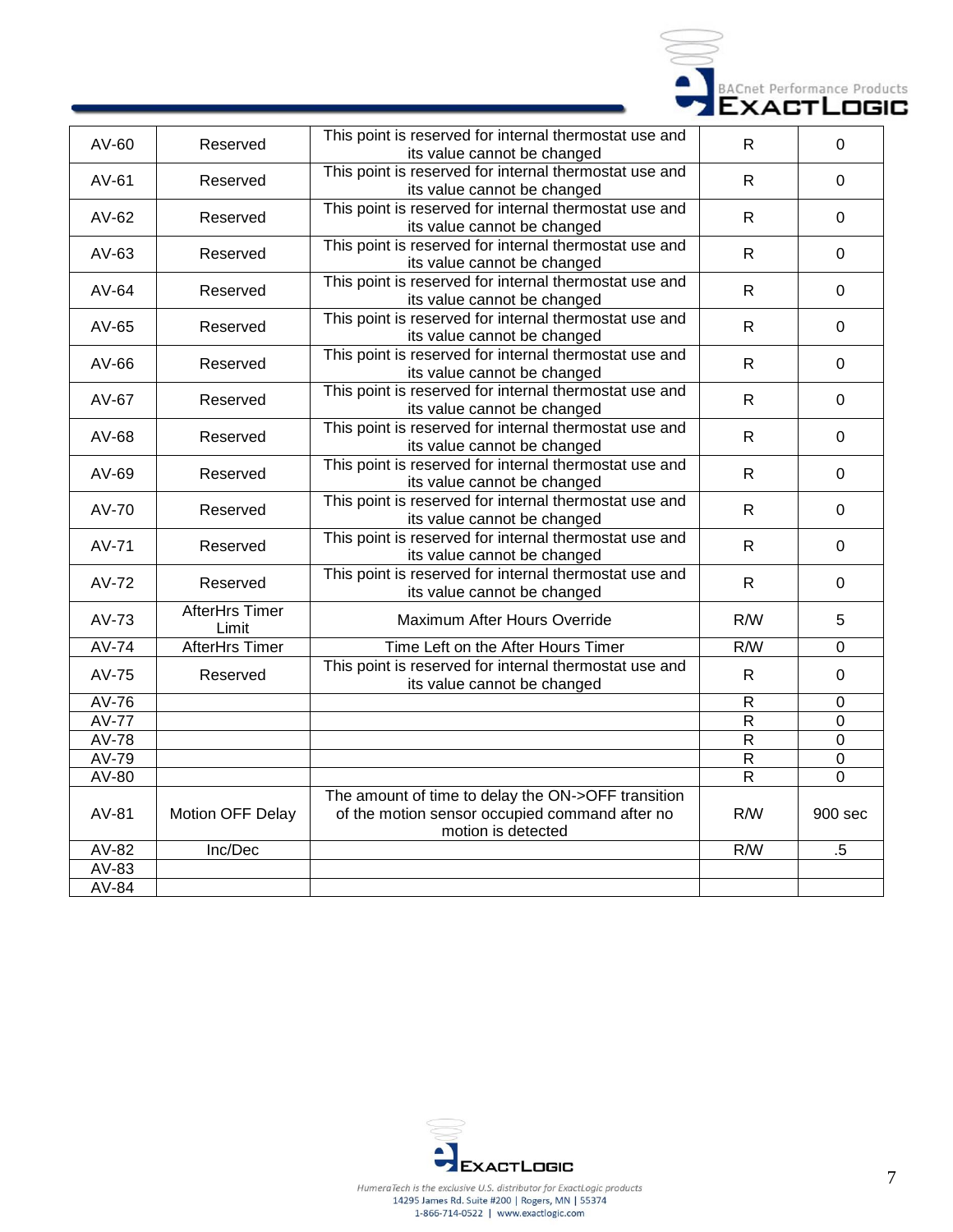

| AV-100 | Analog Value 100 | Internal thermistor display descriptor. The present<br>value is automatically transferred. The AV description<br>holds the descriptor to display. | R.  | variable |
|--------|------------------|---------------------------------------------------------------------------------------------------------------------------------------------------|-----|----------|
| AV-101 | Analog Value 101 | <b>Total kCFM</b>                                                                                                                                 | R/W |          |
| AV-102 | Analog Value 102 | Display descriptor. Transfer the value to display to<br>the present value. The AV description holds the<br>descriptor to display                  | R/W |          |
| AV-103 | Analog Value 103 | Display descriptor. Transfer the value to display to<br>the present value. The AV description holds the<br>descriptor to display                  | R/W |          |
| AV-104 | Analog Value 104 | Humidity 0-100%                                                                                                                                   | R/W |          |
| AV-105 | Analog Value 105 | Feet Per Minute FPM                                                                                                                               | R/W |          |
| AV-106 | Analog Value 106 | Damper AO-0 0-100%                                                                                                                                | R/W |          |
| AV-107 | Analog Value 107 | Damper AO-1 0-100%                                                                                                                                | R/W |          |
| AV-108 | Analog Value 108 | Damper 1 Position                                                                                                                                 | R/W |          |
| AV-109 | Analog Value 109 | Damper 2 Position                                                                                                                                 | R/W |          |
| AV-110 | Analog Value 110 | Display descriptor. Transfer the value to display to<br>the present value. The AV description holds the<br>descriptor to display                  | R/W |          |
| AV-111 | Analog Value 111 | Display descriptor. Transfer the value to display to<br>the present value. The AV description holds the<br>descriptor to display                  | R/W |          |
| AV-112 | Analog Value 112 | Outside Air Display descriptor. Transfer the value to<br>display to the present value. The AV description<br>holds the descriptor to display      | R/W |          |

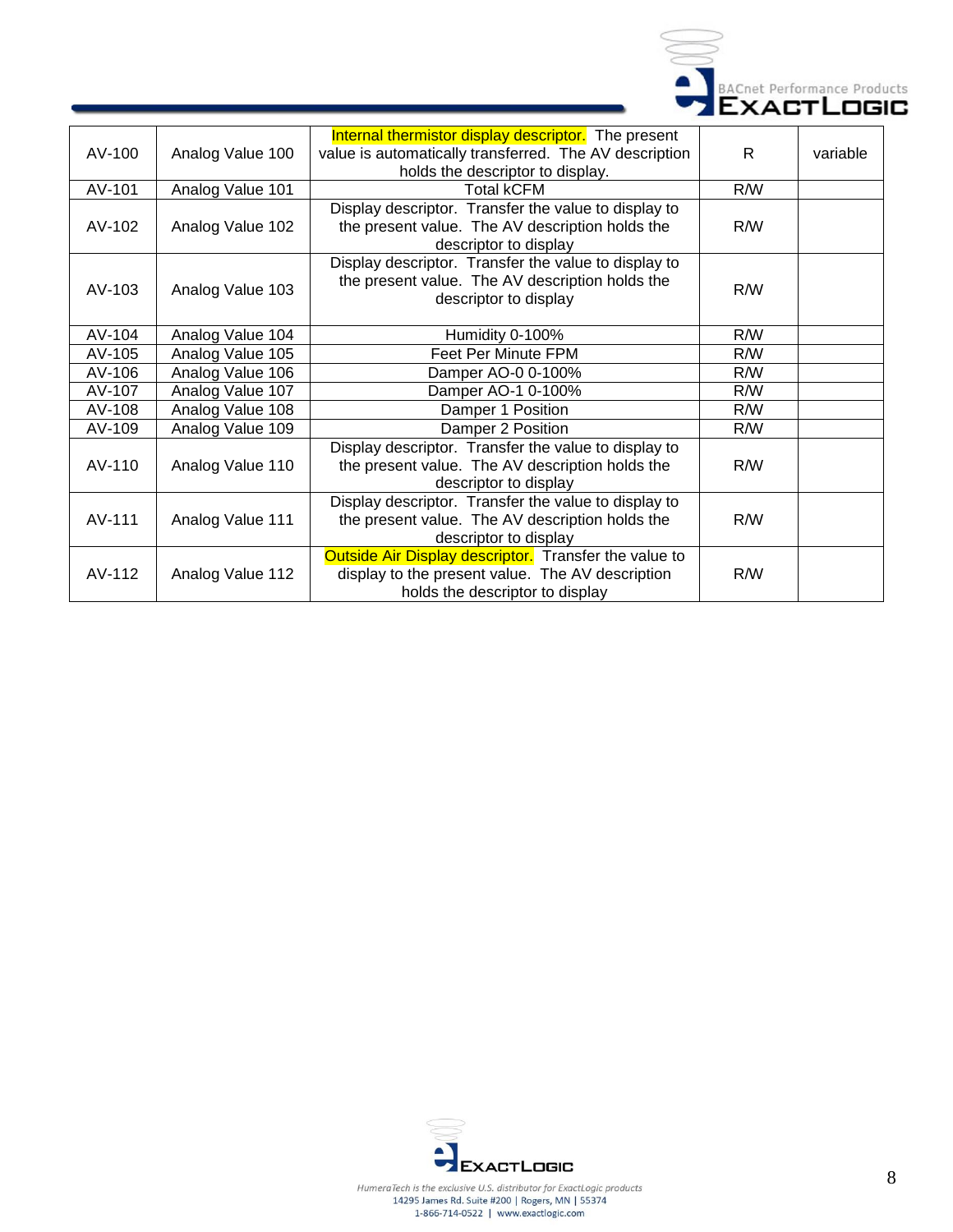

## **Binary Inputs**

| <b>Instance</b> | <b>Object Name</b> | <b>Description</b>                        | <b>Read/Write</b> | <b>Default</b> |
|-----------------|--------------------|-------------------------------------------|-------------------|----------------|
| $BI-0$          | Binary Input 00    |                                           |                   |                |
| $BI-1$          | Motion             | Motion sensor status from the add-on card |                   |                |
| $BI-2$          | Binary Input 02    |                                           |                   |                |
| $BI-3$          | Binary Input 03    |                                           |                   |                |
| $BI-4$          | Binary Input 04    |                                           |                   |                |
| $BI-5$          | Binary Input 05    |                                           | R                 |                |

### **Binary Outputs**

| <b>Instance</b> | <b>Object Name</b>      | <b>Description</b>                      | <b>Read/Write</b> | <b>Default</b> |
|-----------------|-------------------------|-----------------------------------------|-------------------|----------------|
| <b>BO-0</b>     | <b>Binary Output 00</b> |                                         | R/W               | <b>OFF</b>     |
| <b>BO-1</b>     | <b>Binary Output 00</b> | Damper 1 Open                           | R/W               | <b>OFF</b>     |
| <b>BO-2</b>     | Binary Output 00        | Damper 1 Close                          | R/W               | <b>OFF</b>     |
| <b>BO-3</b>     | <b>Binary Output 00</b> | Damper 2 Open                           | R/W               | <b>OFF</b>     |
| <b>BO-4</b>     | <b>Binary Output 00</b> | Damper 2 Close                          | R/W               | <b>OFF</b>     |
| <b>BO-5</b>     | Scheduled               | Logical point only. Used for scheduling | R/W               | OFF            |
|                 | Occupied                | purposes. INACTIVE is unoccupied.       |                   |                |

## **Binary Values**

| Instance     | <b>Object Name</b> | <b>Description</b>                                                                         | <b>Read/Write</b> | <b>Default</b> |
|--------------|--------------------|--------------------------------------------------------------------------------------------|-------------------|----------------|
| $BV-0$       |                    |                                                                                            |                   |                |
| $BV-1$       |                    |                                                                                            |                   |                |
| $BV-2$       |                    |                                                                                            |                   |                |
| $BV-3$       |                    |                                                                                            |                   |                |
| $BV-4$       |                    |                                                                                            |                   |                |
| $BV-5$       |                    |                                                                                            |                   |                |
| $BV-6$       |                    |                                                                                            |                   |                |
| $BV-7$       |                    |                                                                                            |                   |                |
| $BV-8$       |                    |                                                                                            |                   |                |
| $BV-9$       |                    |                                                                                            |                   |                |
| <b>BV-10</b> | Program Status     | Used to determine if the sequence was loaded<br>correctly on a BACnet Restore or power up. | $\mathsf{R}$      | <b>OFF</b>     |
| $BV-11$      |                    |                                                                                            |                   |                |
| $BV-12$      |                    |                                                                                            |                   |                |
| $BV-13$      |                    |                                                                                            |                   |                |
| <b>BV-14</b> |                    |                                                                                            |                   |                |
| <b>BV-15</b> |                    |                                                                                            |                   |                |
| <b>BV-16</b> |                    |                                                                                            |                   |                |
| <b>BV-17</b> |                    |                                                                                            |                   |                |
| <b>BV-18</b> |                    |                                                                                            |                   |                |
| <b>BV-19</b> |                    |                                                                                            |                   |                |
| <b>BV-20</b> |                    |                                                                                            |                   |                |
| <b>BV-21</b> |                    |                                                                                            |                   |                |
| <b>BV-22</b> |                    |                                                                                            |                   |                |
| <b>BV-23</b> |                    |                                                                                            |                   |                |
| <b>BV-24</b> |                    |                                                                                            |                   |                |

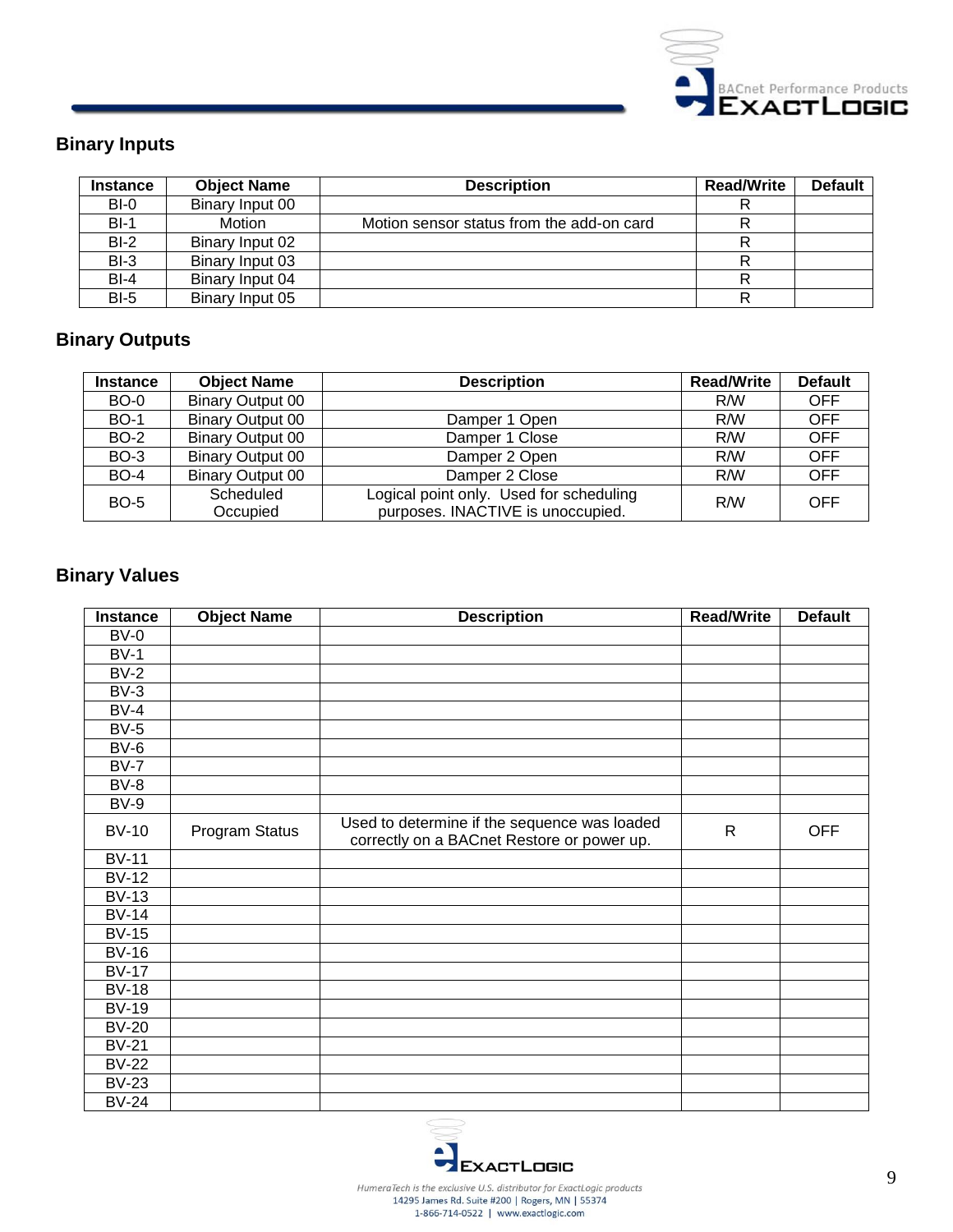

| <b>BV-25</b> |                              |                                                                                                                   |              |            |
|--------------|------------------------------|-------------------------------------------------------------------------------------------------------------------|--------------|------------|
| <b>BV-26</b> |                              |                                                                                                                   |              |            |
| <b>BV-27</b> |                              |                                                                                                                   |              |            |
| <b>BV-28</b> |                              |                                                                                                                   |              |            |
| <b>BV-29</b> |                              |                                                                                                                   |              |            |
| <b>BV-30</b> |                              |                                                                                                                   |              |            |
| <b>BV-31</b> |                              |                                                                                                                   |              |            |
| <b>BV-32</b> |                              |                                                                                                                   |              |            |
| <b>BV-33</b> |                              |                                                                                                                   |              |            |
|              |                              |                                                                                                                   |              |            |
| <b>BV-34</b> |                              |                                                                                                                   |              |            |
| <b>BV-35</b> |                              |                                                                                                                   |              |            |
| <b>BV-36</b> |                              |                                                                                                                   |              |            |
| <b>BV-37</b> |                              |                                                                                                                   |              |            |
| <b>BV-38</b> |                              |                                                                                                                   |              |            |
| <b>BV-39</b> |                              |                                                                                                                   |              |            |
| <b>BV-40</b> | Reserved                     | This point is reserved for internal thermostat use<br>and its value cannot be changed                             | R            | ON         |
| <b>BV-41</b> |                              |                                                                                                                   |              |            |
| <b>BV-42</b> |                              |                                                                                                                   |              |            |
| $BV-43$      | Reserved                     | This point is reserved for internal thermostat use<br>and its value cannot be changed                             | $\mathsf{R}$ | ON         |
| <b>BV-44</b> | Reserved                     | This point is reserved for internal thermostat use<br>and its value cannot be changed                             | $\mathsf{R}$ | ON         |
| <b>BV-45</b> |                              |                                                                                                                   |              |            |
| <b>BV-46</b> |                              |                                                                                                                   |              |            |
| <b>BV-47</b> |                              |                                                                                                                   |              |            |
| <b>BV-48</b> |                              |                                                                                                                   |              |            |
| <b>BV-49</b> | Update<br>Descriptors        | When ON descriptor changes are sent to the<br>thermostats LCD, this point will auto reset to OFF.                 | R/W          | <b>OFF</b> |
| <b>BV-50</b> |                              |                                                                                                                   |              |            |
| <b>BV-51</b> | Sensor 1 Disable             | Disables the velocity sensor for Al-2                                                                             | R/W          | <b>OFF</b> |
| <b>BV-52</b> | Sensor 2 Disable             | Disables the velocity sensor for AI-3                                                                             | R/W          | <b>OFF</b> |
| <b>BV-53</b> | Sensor 3 Disable             | Disables the velocity sensor for AI-4                                                                             | R/W          | <b>OFF</b> |
| <b>BV-54</b> | Sensor 4 Disable             | Disables the velocity sensor for AI-5                                                                             | R/W          | <b>OFF</b> |
| <b>BV-55</b> |                              |                                                                                                                   |              |            |
| <b>BV-56</b> |                              |                                                                                                                   |              |            |
| <b>BV-57</b> | Disable Splash               | When ACTIVE, the "EXACTLOGIC" splash will<br>not show after key presses                                           | R/W          | <b>OFF</b> |
| <b>BV-58</b> | <b>Disable Setup</b><br>Menu | When ACTIVE, there will be no access to the<br>Setup Menu where the Network/MAC/Baud Rate<br>is set               | R/W          | <b>OFF</b> |
| <b>BV-59</b> | Disable FSM Menu             | When ACTIVE, there will be not access to the<br>Field Service Mode where the<br>Time/Schedule/Point Access is set | R/W          | <b>OFF</b> |
| <b>BV-60</b> |                              |                                                                                                                   |              |            |
| <b>BV-61</b> |                              |                                                                                                                   |              |            |
| <b>BV-62</b> |                              |                                                                                                                   |              |            |
| <b>BV-63</b> |                              |                                                                                                                   |              |            |
| <b>BV-64</b> | <b>Enable Motion</b>         | When ACTIVE, the power to the Motion add-on<br>card is set to the proper voltage                                  | R/W          | <b>OFF</b> |
| <b>BV-65</b> |                              |                                                                                                                   |              |            |
| <b>BV-66</b> |                              |                                                                                                                   |              |            |
|              |                              |                                                                                                                   |              |            |